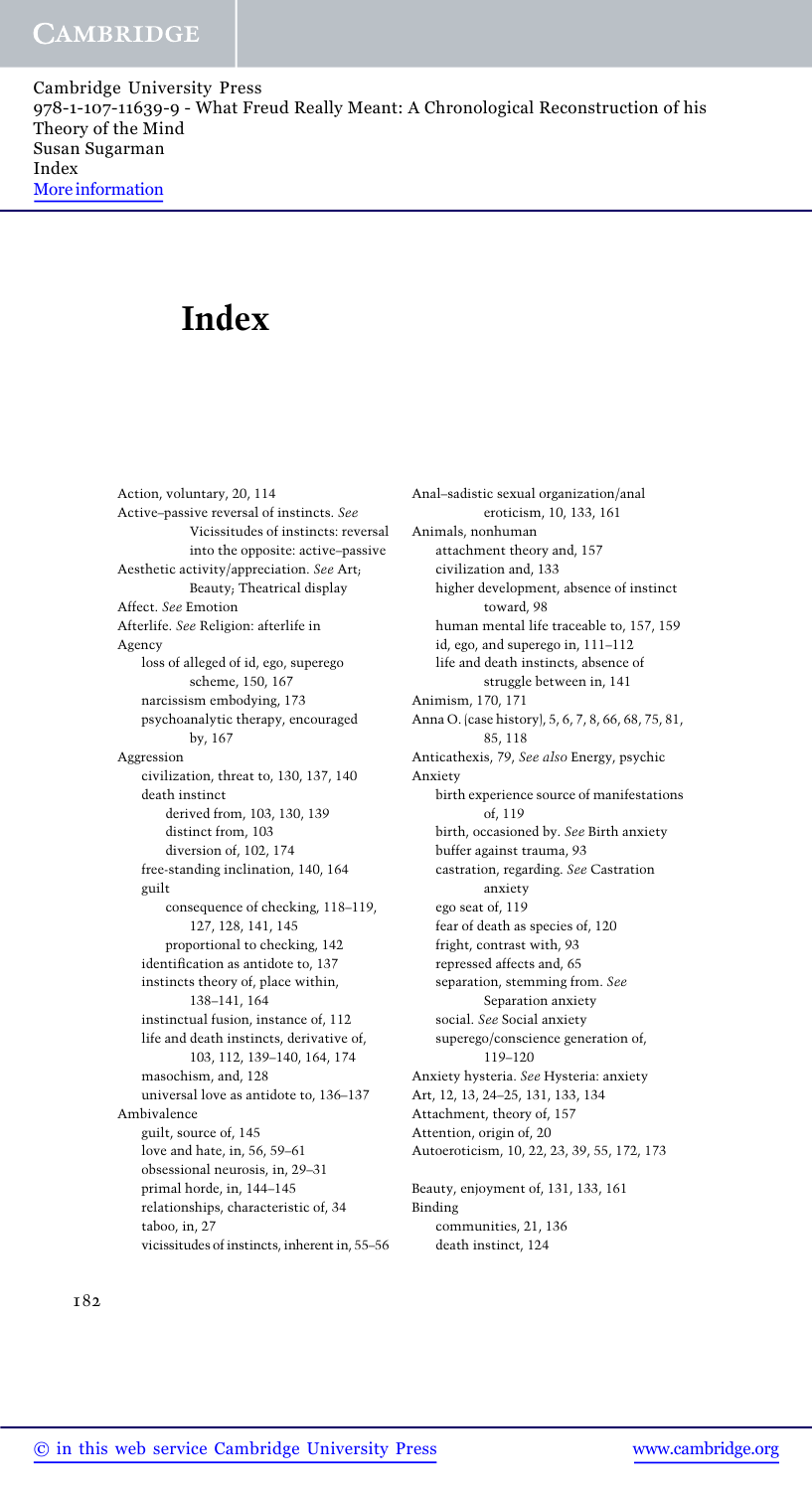#### index 183

de-fusion and, 112–113 ideas, 21 life forms, 21 psychical energy, 20–21, 83, 92–93, 94 repetition compulsion purpose of, 104 survival, and, 21 Bion, W., 156, 157, 158 Birth anxiety, 119, 121 Boredom, 123 Bowlby, J., 152, 157, 158 Breuer, J., 4, 5, 6, 64, 83 Castration anxiety, 119 Cathexis. See Energy, psychical Censorship, 75, 82, 84, 107 Character traits, 133–134 Charcot, J.-M., 4 Civilization achievements and regulations, as, 132–133 aggression threat to, 130, 137, 140, 149 demands on psyche, 132–134 development of, 134–136 fantasy as response to, 12 individual development, analogy to, 133, 148–149 laws in, 133, 135 libidinal ties need of in, 130, 140 life and death instincts in, 130, 140–141 life and death instincts struggle between in, 141, 148 love and necessity, founded in, 129–130, 134–136, 148 malaise in, 129, 137 origin of, 134–135 process, as, 133, 140–141 restriction of instinct requirement of, 129, 133, See also renunciation of instinct Cognitive capabilities basal, as vs. Freud's instinct theory, 156 origin of, 153–154 Communism, 137 Community bond within. See also Universal love, doctrine of family vs., 129–130 guilt in, 145 work and, 135–136 Complexes, defined, 13

Compulsion. See Obsessional neurosis Compulsion of destiny. See Repetition compulsion: compulsion of destiny Condensation, 81, 82, 83 Conflict development, impetus toward, 168 mental advance, and, 27 neurosis, basis of, 6, 138, 168, 175 sexual and ego instincts, basis for distinguishing, 50, 88, 100, 159 Conscience. See also Morality; Superego advance in mind, 36–38 compulsion, as a, 44 dread of as source of anxiety, 119–120 love role of in formation of, 145 perception of rejection of a wish in, 27, 36–38 superego, relation to, 146 unconscious operation of, 108 Conscious/Consciousness anatomical metaphor for, 92 distinguishing characteristics of. See Secondary process thought: distinguishing characteristics of distortion, prone to, 74 origin of, 20 sense organ, as, 20, 73, 74, 92 unconscious, influences between, 84–86 Constancy principle, 102, 113, 123, See also Nirvana principle Coprophilia, 11, 161 Creativity, 169 Criminals from a sense of guilt, 118, 126 Culture. See Intellectual and cultural achievements Curiosity, 11, 160–161 Curiosity/Inquiry, 99, 160 Darwin, C., 135 Death instinct. See also Nirvana principle aggression distinct from, 103 diversion of, 102 basal, as, 97, 103, 111–112, 151 defined, 97 de-fusion source of liberation of, 113

ego instincts expression of, 97–98, 100 life instincts dualism with, 87–88, 99–101,

111–112, 173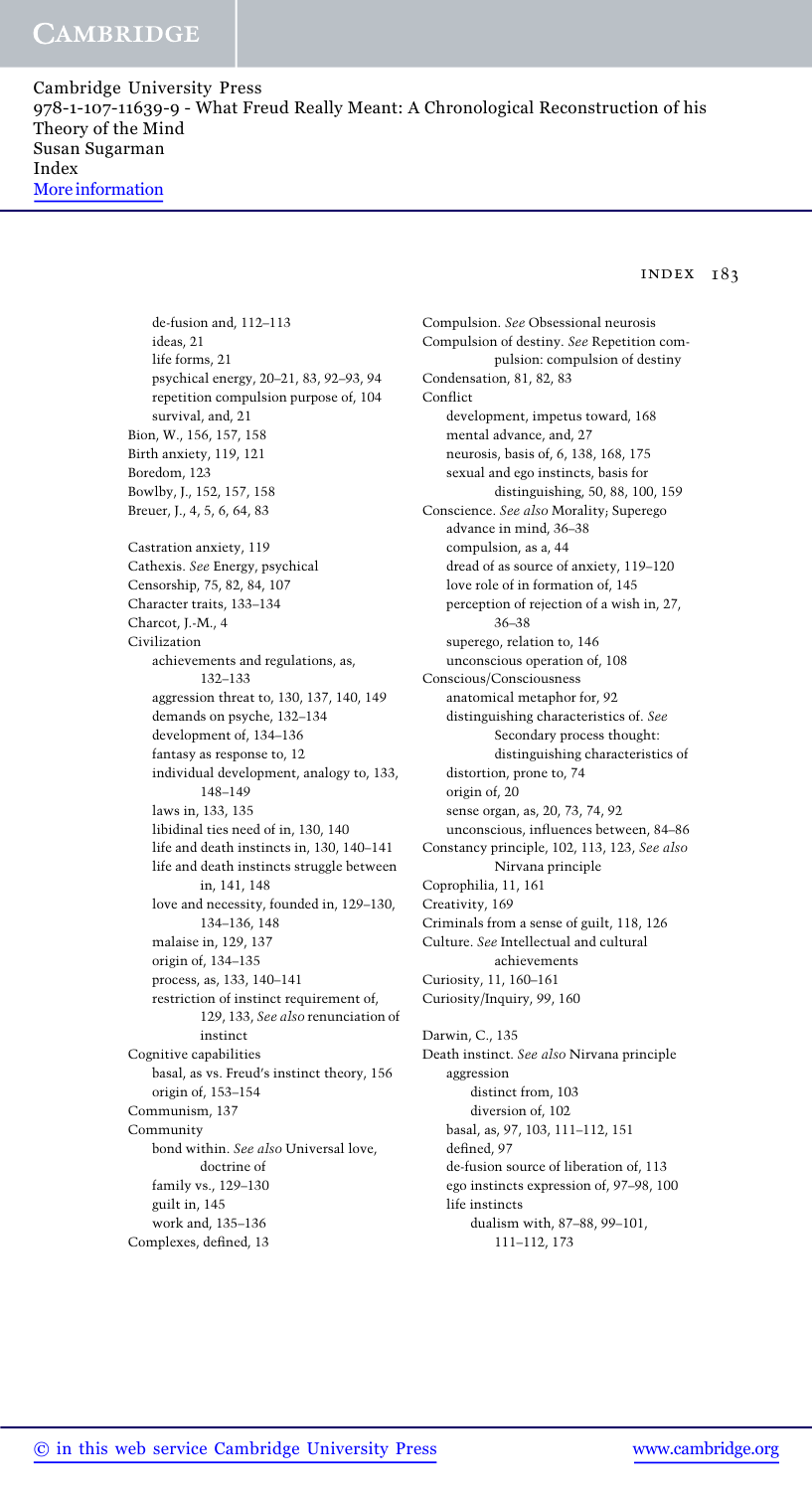#### 184 index

Death instinct (cont.) interaction with, 103, 112, 130, 139, 174 opposition to, 113–114, 149 passive, 103 pleasure principle, expression of, 102 repetition compulsion expression of, 97, 104 extrapolation from, 87, 97, 139 sadism evidence of, 101 unicellular organisms, in, 99, 103 Death, fear of. See Fear of death Defenses, defined, 77 De-fusion of instincts, 112–113, 142, 143, 144 Demons/Ghosts, fear of, 28–29, 34, 35 Depression. See Melancholia Desexualization of instincts, 113, See also De-fusion of instincts Destiny. See Fate Destruction, instinct of. See Aggression Determinism, thesis of, 4, 8, 175 Development of mind, 1, 3, 176–177 conflict contribution to, 37–38, 109, 168 continuities in, 10–11, 160–161 determinants of, 169, 170 external influences motive force of, 96, 166 instincts motive force of, 46, 49–50, 96 no instinct toward, 98, 165–166 reality principle impetus to, 19–21, 153–155 reductive readings of Freud's theory of, 165–166 repetition compulsion and, 98, 165–166 repression source of, 98–99, 166, 176 sublimation source of, 161–162, 166 superego, exemplified by, 176–177 vicissitudes of instincts prompt of, 51 Disgust, 5, 8, 11, 66, 68, 81, 110, 161, 176 Displacement, 29, 37, 77, 81, 82, 83 Doubt, 69, 80, 82, 83, 119 Dreams free association, use of in interpreting, 8 pleasure principle in, 17, 88 reality, disregard of in, 25 route to unconscious, 9 unconscious, evidence of, 74 wish fulfillment in, 8, 25, 88 Drives. See also Aggression; Death instinct; Ego instincts; Life instincts;

Sexual instincts, See Instincts; Instincts: drives as Dynamic conception of mind, 79 Economic conception of mind, 80 Ego action, control of, 114 anxiety, seat of, 119 censorship, seat of, 107 conscious, affiliation with, 105, 107 defined, 106 external world, responsive to, 114 guilt, seat of, 126, 146 id, relation to, 107, 114–115 nonhuman animals, in, 111–112 passive, as, 107, 114 pleasure principle, and, 107 preconscious, affiliation with, 107 rationality, seat of, 107 reality principle in, 107, 114 repression in, 106, 114, 166 resistance in, 106 self, as, 107 sense of, 170–173 splitting of. See Splitting of ego sublimation in, 114, 166 superego, relation to, 107, 114, 115–116 thought and judgment in, 107, 114 time in, 114 unconscious in, 105, 106 Ego instincts basal, as, 46, 50–51, 138, 151, 174 death instinct, expression of, 97–98, 100 elusiveness to observation, 51 life instincts expression of, 100 part of, 87–88 reality principle's consequences for,  $22 - 24$ sexual instincts, conflict with, 50, 88, 100 Ego psychology, 41 after Freud, 151, See also, Hartmann, H.; Jacobson, E.; Kernberg, O.; Loewald, H Egocentrism (J. Piaget). See Narcissism: without ego Ego-ideal, 43, See Superego Elisabeth von R. (case history), 6, 7, 63–64, 65,

78, 79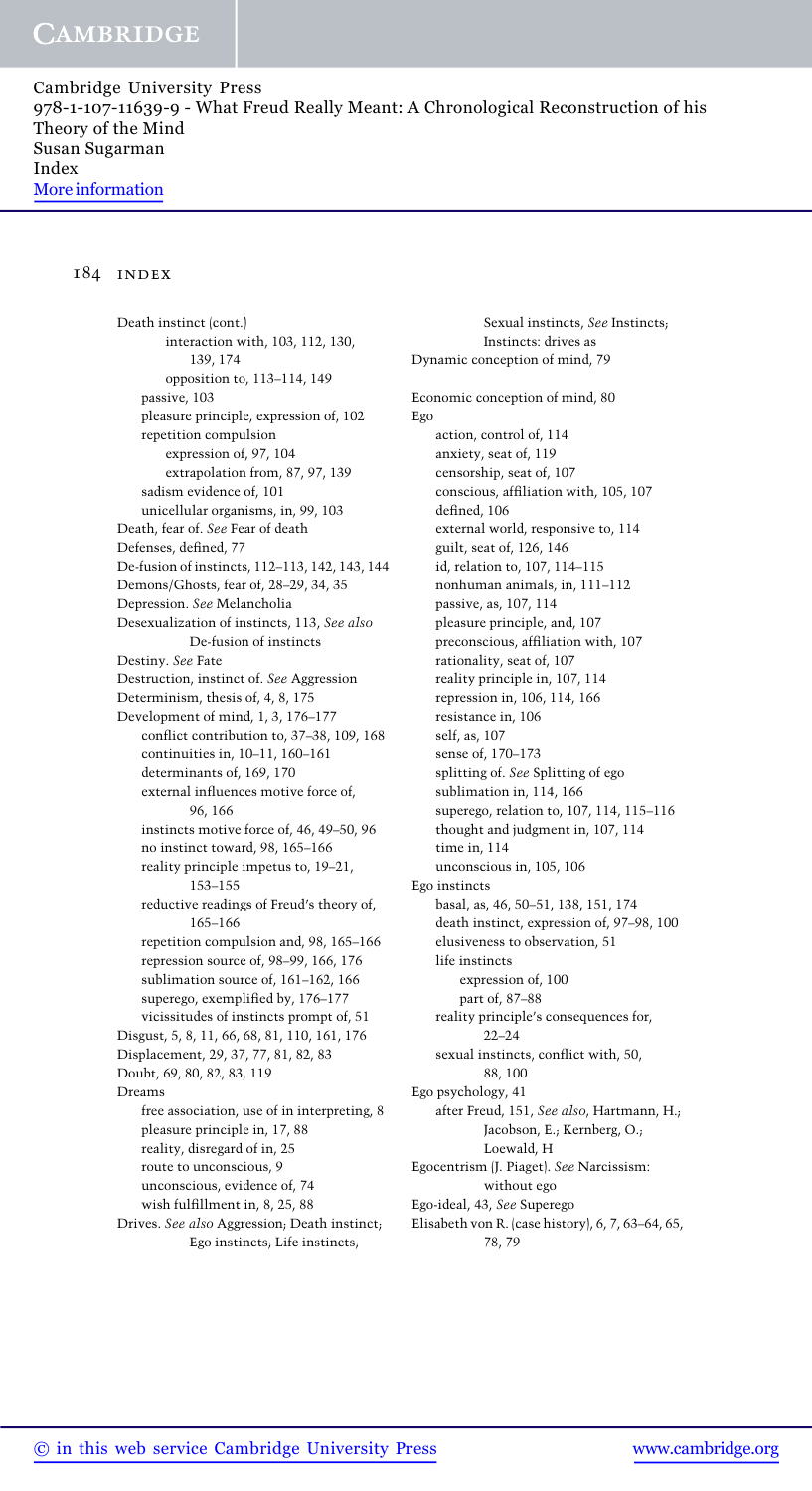### index 185

Emotion phylogenetic influences on, 116 repression, treatment of by, 65 thought, compared, 76–77 unconscious, possibility of, 76–77 Energy, psychical, 78, See also Binding binding of, 83 bound vs. free, 83 disturbance of by trauma, 92 repression, withdrawal of in, 66, 78 saving of in fantasy, 21–22 retaining old sources of pleasure, 21–22 sexual (life) vs. death instinct, in, 164 shifting of in reaction formation, 68–69 single type vs. dualism, 100, 138 Erikson, E., 150, 156, 178 Eros, 98, See Life instincts Erotic life. See Sexual instincts Erotogenic zones, 10 Exhibitionism defined, 11 theatrical display, source of, 11, 161 vicissitude of scopophilia, 52–53, 55–56 Fairbairn, W.R.D., 150, 152, 153, 156, 157, 158, 170, 178 Fantasy, 21–22 conscious thought, in, 82 derivative impulses in, 84 energy savings in, 21–22 neurosis, pathway to, 13, 23 normal, 12 reality, adaptation to, 21 sexual instincts and, 22, 23 Fate, 110, 120 Fear. See Anxiety Fear of death, 120–121 Fechner, G.T., 102 Feeling. See Emotion Fetish, 49, 142 Fire, control over, 133 First principles, Freud's theory built around, 1, 2, 15, 151, 177 Fixation, 10, 48, 49, 133 Fort-da game, 89 Frazer, J.G., 31, 32, 33 Free association, technique of, 8, 65 Friendship, 136, See also Love, aim inhibited Fright, 93 anxiety, contrast with, 93 trauma, precondition of, 93 Fusion of instincts, 112, 128 Genital sexual organization, 10 Ghosts, fear of. See Demons/Ghosts, fear of God, 110, 120, 142, See also Superego: God as projection of Govrin, A., 2 Groddeck, G., 107 Group identification in, 111 Groups psychological poverty of, 137 Guilt. See also Moral masochism; Superego advance in intellectuality, as, 141, 142 aggression consequence of checking of, 118–119, 127, 128, 142, 145, 147 means of checking, 130, 141 ambivalence source of, 145 civilization, toll imposed by, 145 conscious vs. unconscious, 116–118, 145–146 constituents of, 146 development of the capacity for, 141 frustration of erotic needs, source of, 12 healthy people, in, 118, 145 hysteria, in, 118 malaise, source of, 142 melancholia, in, 117–118 moral masochism, in, 126 negative therapeutic reaction, in, 116, 125–126 obsessional neurosis, in, 117 Oedipal, 118 phylogenetic influences on, 144–145 religion, in, 142 superego basis of, 110–111, 116–119, 146 Hallucination early mental state, 18–19 pleasure principle and, 18–19 Happiness human striving for, 129, 130–132, 148 repression and, 13 Hartmann, H., 150, 153–154, 155, 156, 158,

164, 168, 170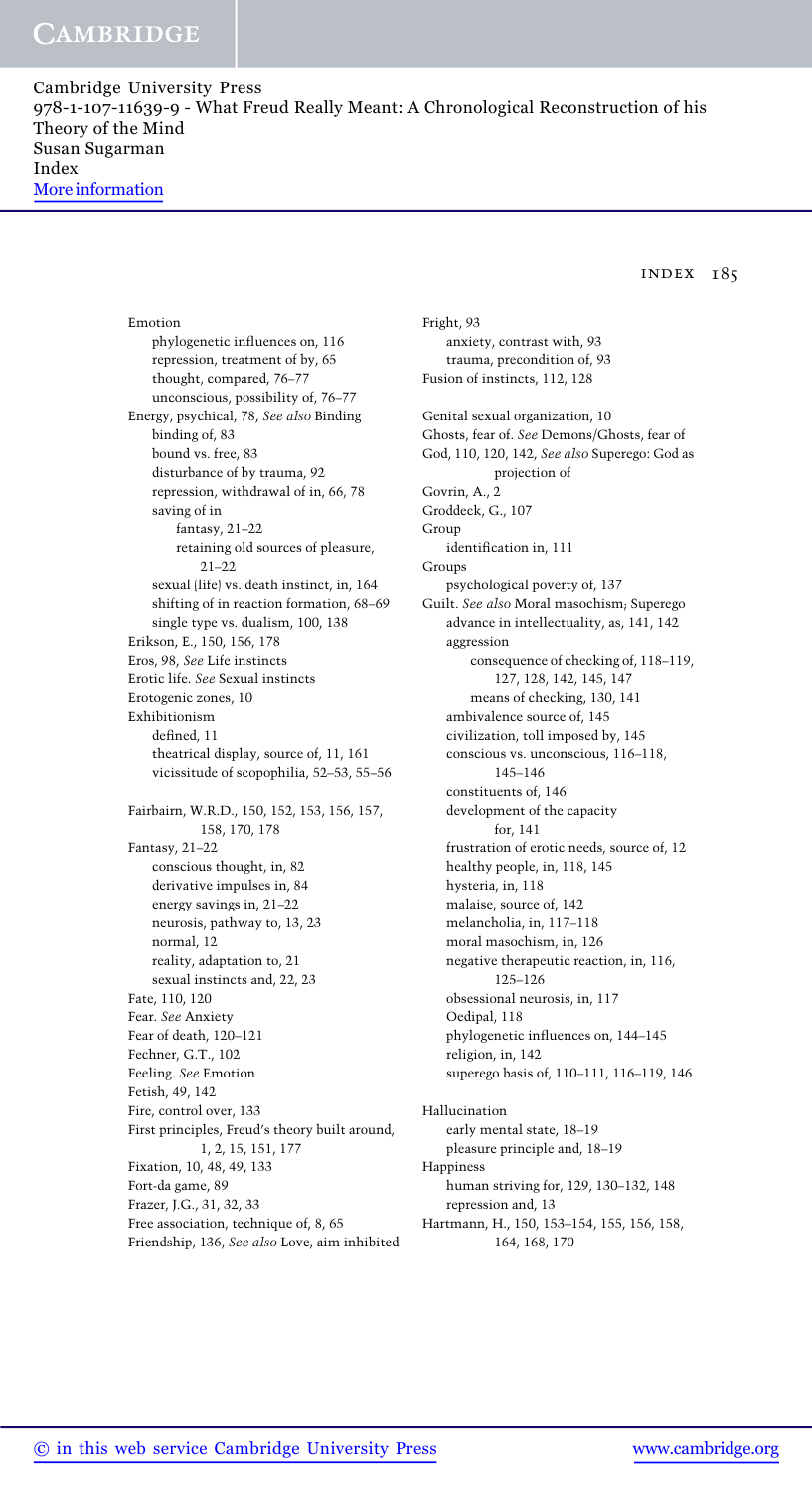#### 186 index

Hate defined, 58 development of, 57–58 ego instincts, relation to, 57, 59 indifference, relation to, 58 love assymetries with, 58–59 vicissitude of, 52, 53, 56–61 pleasure principle, relation to, 57, 59 sexual instincts, relation to, 59 Health, psychological. SeePsychological health Hedonism, pleasure principle alleged to suggest, 150 Higher and finer in mental life. See Intellectual and cultural achievements Homosexuality, 9 Hypnosis, 5, 6, 7, 74 Hypochondria, 42 Hysteria anxiety (phobia), 66–67, 77 conversion, 5–7, 67–68, See also Anna O. (case history). guilt in, 118 medical perspective on late 1800s, 5 organic base, absence of, 4 psychodynamic perspective on, 5 Id. See also Unconscious defined, 106 heritability of contents, 111 life and death instincts, expression of opposition between, 113–114 nonhuman animals, in, 111–112 Id, ego, superego compartmentalization of mind, view of as, 166–167 development, testimony to, 166–167 structural taxonomy (topographical conception of mind), 105, 106, 167, 174–175 Identification, 137 de-fusion of instincts, source of, 112–113 desexualization of instincts, source of, 112–113 social feeling, in, 111 superego generated from, 109, 115 Illusion, 24, 131, See also Art Indifference hysteria, symptom of, 67

love and hate, vicissitude of, 56, 57, 58 Inhibition, 12 Inner and outer, discrimination of, 49–50, 57, 58, 172–173 Instincts aggression place within theory of, 138–141 aim of, 48, 133, 160 basal, as, 46, 47, 49–50, 96, 155, 158, 159–160 bestial urges to which theory held to reduce humans, 155, 158, 159–160 defined, 46, 47–49 development of mind, motive force of, 46, 49–50, 159 difficulty of satisfying, 17–18 drives as, 47 experience-based, held to be, 155–157 force of, 48 object of, 48–49, 156, 158, 162 pleasure principle, relation to, 46, 47, 155, 174 reductive points to which Freud held to ascribe mental life, 155–165 reflex, relation to, 49 renunciation of. See Renunciation of instinct repetition compulsion, and, 95, 138 sex and aggression basal, view ascribed to Freud, 163 source of, 49 theory chronology, 138–141, 163 types, 46, 50–51, See Death instinct; Ego instincts; Life instincts; Sexual instincts; Repetition compulsion vicissitudes of. See Vicissitudes of instincts Instinctual de-fusion. See De-fusion of instincts Instinctual fusion. See Fusion of instincts Instinctual renunciation. See Renunciation of instinct Intellectual and cultural achievements, 1 civilization, mark of, 133 instinctual sources of, 10–11, 158 reduced to instincts alleged of Freud, 156, 158, 162 sublimation source of, 134, 160–162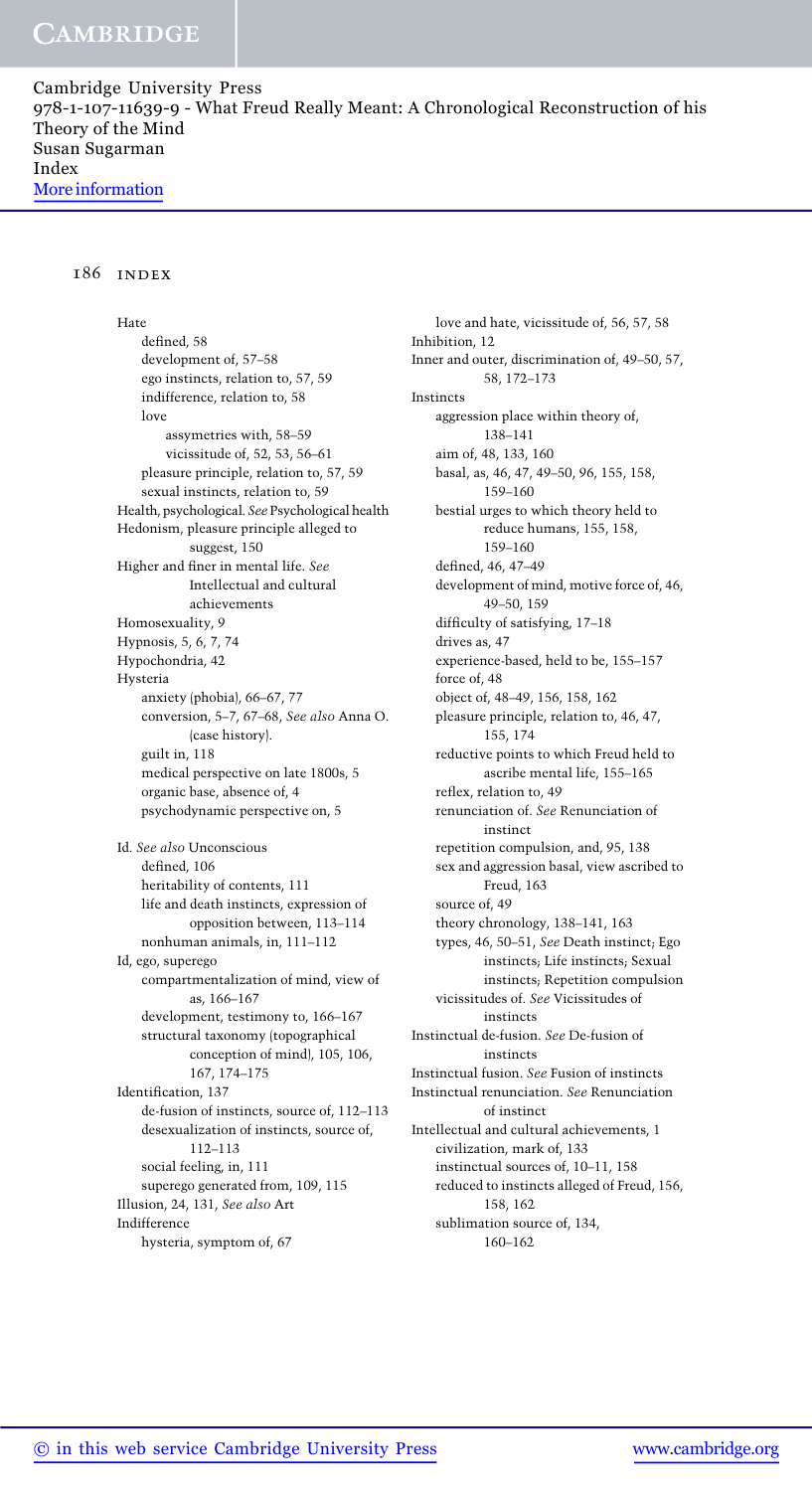index 187

superego contribution to, 110, 142 Introjection, 58, 72, 109, 113, 145, 177 Jacobson, E., 156, 164 Jokes, 66 Judgment negation and, 71–72 pleasure principle, and, 71–72 reality principle, and, 72 truth and falsity (reality), 20 value (good or bad), 72 Jung, K., 100 Justice, 133 Kaempfer, E., 33 Kant, 74 Kernberg, O., 156 Klein, M., 155, 156, 157, 164, 180 Kohut, H., 150, 156, 164, 169, 180 Language role of in bringing thought to consciousness, 85–86 Latency period, 23 Oedipus complex repression and, 109–110 Laws. See Civilization: laws in Lear, J., 156, 164 Leonardo, 12, 99, 162, 179 Libido. See Sexual instincts Life instincts death instinct dualism with, 87–88, 99–101, 111–112, 173 in opposition to, 113–114 interaction with, 103, 112, 130, 139, 174 defined, 98 ego instincts expression of, 100 repetition compulsion in, 104 sexual instincts expression of, 98 unicellular organisms, in, 99, 103 Little Hans (case history), 66–67, 81 Loewald, H., 156, 158 Love aim inhibited, 136 anaclitic, 42 being loved, opposite, 56–57 defined, 58 dependency, relation to, 59

development of, 57–58 ego instincts, relation to, 59 hate asymmetries with, 58–59 vicissitude of, 52, 53, 56–61 indifference, opposite, 57 narcissistic, 42 object. See Object of instinct/of love parental, 42 sexual instincts, relation to, 39, 59 three opposites of, 56 Love thy neighbor as thyself. See Universal love, doctrine of Low, B., 102, 123 Lundin, T., 94 Magical thinking, 41, 170, 171, See also Narcissism; Omnipotence of self/thought Mahler, M., 156, 157 Masochism aggression, and, 128 defined, 10 erotogenic, 124–125 feminine, 125, 126 moral, 125–127 fusion of instincts in, 128 pleasure from pain, 153 pleasure principle, relation to, 122, 124 primary, 124 sadism, vicissitude of, 51, 52–55 self-destruction, and, 128 sexual instinct, as, 53–55 traumatic neurosis, possible basis of, 88 Mastery impulse, 60, 92, 93, 97, 138 Melancholia, 94, 108, 117–118, 119 fear of death in, 120 Memory neuroanatomical metaphor for, 92 origin of, 20 wish basis, 18 Metapsychology, 80 Morality complexity of Freud's view of, 11, 161, 176–177 coprophilic instinct, origin in repression of, 11 Oedipus complex, origin in, 11, 110, 161, 165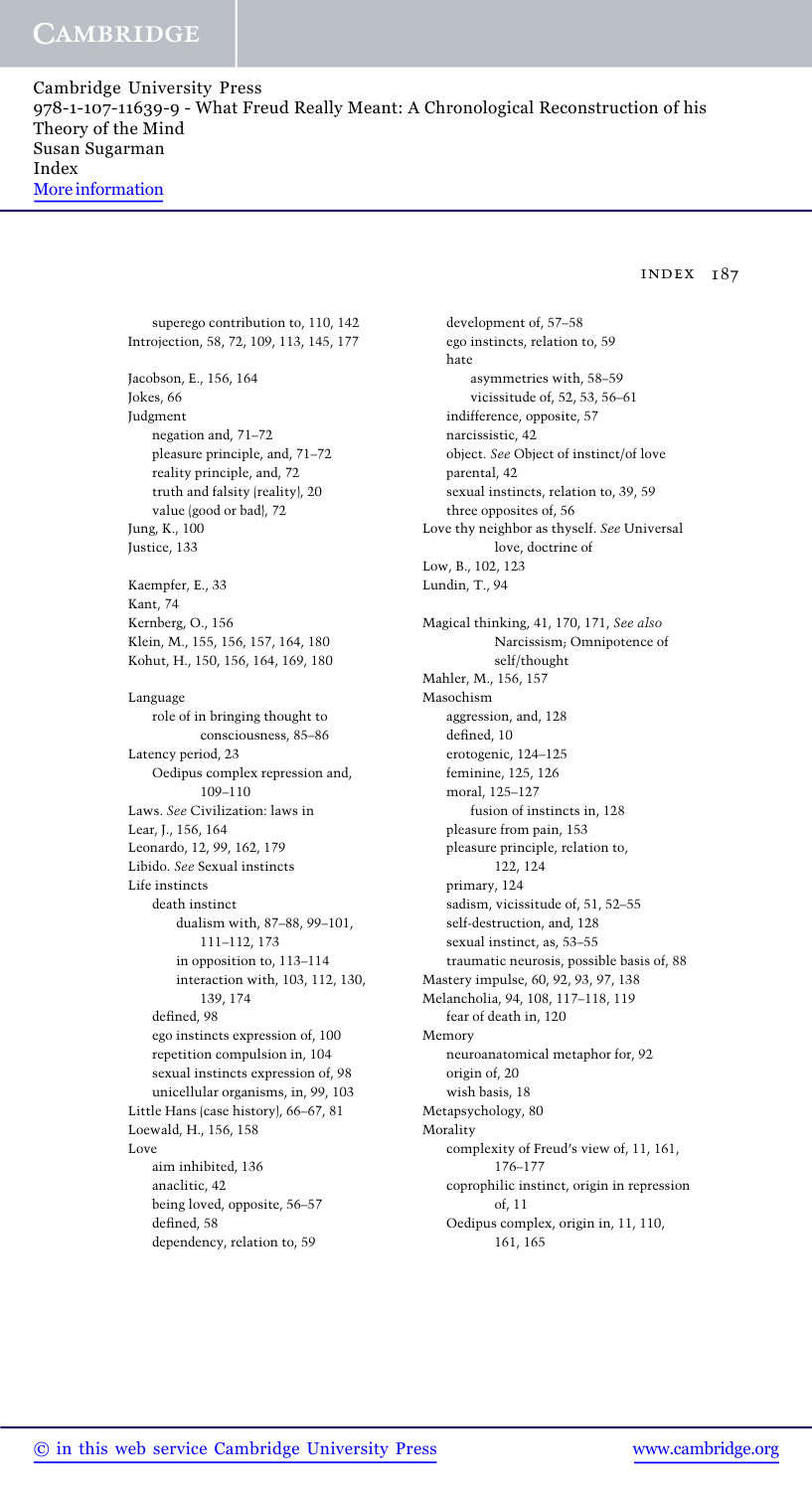## **CAMBRIDGE**

Cambridge University Press 978-1-107-11639-9 - What Freud Really Meant: A Chronological Reconstruction of his Theory of the Mind Susan Sugarman Index More information

#### 188 index

Morality (cont.) superego basis of, 110–111, 119, 176–177, See also Morality: Oedipus complex, origin in voice of, 119 Mourning self-reproaches in, 26, 35 Narcissism omnipotence in, 171–172 Narcissism. See also Magical thinking; omnipotence of self/thought agency, and, 173 autoeroticism, distinct from, 39, 172 decline of, 43–44, 171 defined, 39–42 development, as a, 40, 170, 172 disparagement of alleged of Freud, 169 disposition, as a, 40 hypchondria and, 42 justification of introduction of, 39 megalomania as an indicator of, 40 object love, trade-off with, 43–45, 170 omnipotence in, 41, 169, 173 physical ailment effects on, 42 positive potential in, 150, 169, 171–172 primordial, 41 sexual and ego instincts, expression of, 138 superego extension of, 39, 40, 43–44 vicissitude of love, 57 without ego (J. Piaget), 170–172 Narcissus, myth of, 40 Need, 17, See Instincts Negation judgment, as, 71–72 repression, conscious alternative to, 62–63, 70–71 Negative therapeutic reaction, 116, 125 Neuroses conflict in, 168 cultural, 148–149 determinants of, 13, 23–24 fantasy and, 13, 23 frustrations of erotic life, result of, 147–148 Oedipus complex contribution to, 11 psychoanalytic therapy, accessibility to, 65 reality in, 12, 154

repression role in formation of. See Repression: neuroses, role in formation of self-regard lowering in, 45 superego basis of extreme cases, 116 Nightmares, 16, 88, 153 Nirvana principle, 102, 103, 122, 123, 139 pleasure and reality principles, interaction with, 123–124, 173–174 Object of instinct/of love, 48–49, 162 reductive treatment of alleged of Freud, 158, 162 Object relations Freud on, 39, 40 priority of, 152 theory of after Freud, 152, 155–156, 157, 158, 168, 169 Obsessional neurosis ambivalence in, 29–31 conscience in, 36–38 etiology, 29–31 guilt in, 117 pleasure principle in, 17 reality function in, 154 repression role in formation of, 68–70 substitutive satisfaction in, 12, 153 taboo, parallels with, 28, 29, 31–38 Oedipus complex, 10, 22, 23, 48, 115, 116, 126, 143, 144, 145, 165, 166 defined, 108–109 intellectual and cultural achievements, source of, 110 morality derived from, 11, 161 phylogenetic influences on, 116 transference of, 89–90 Omnipotence of self/thought, 41, 45, 140, 169, 170, 171, 173, 176, See also Magical thinking; Narcissism Oral organization of sexual instinct, 10, 58 Originology (E. Erikson), 150, 165 Overdetermination, thesis of, 175, See also Determinism, thesis of Overvaluation of thought. See Omnipotence of self/thought Paranoia, 44

Parapraxes, 8, 9, 66, 74, 80, 81 Percept-consciousness. See Conscious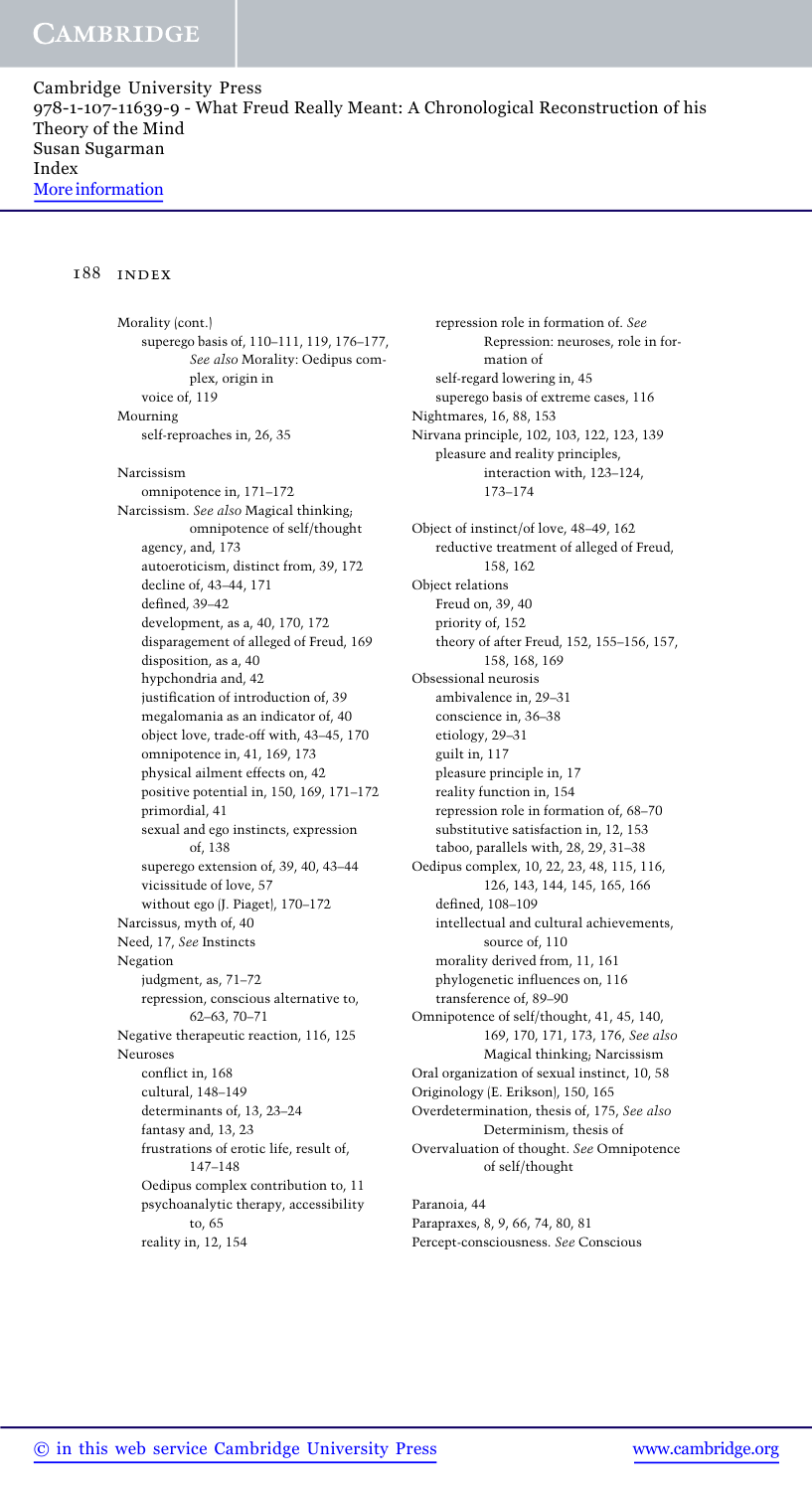index 189

Perfection ideal of, 133 narcissistic, 43 Perversion, 9, 125 Phallic sexual organization, 10 Phobia. See Hysteria:anxiety Physical pain anatomical metaphor for, 92–93 masochism, sadism aim of arousing. See Masochism; Sadism mitigating effect on psychopathology, 93–94 sexual arousal caused by, 42, 54, 101 Piaget, J., 20, 170–173, 181 Pity, 55 Play, children's, 89, 95 Pleasure. See also Pleasure principle defined, 2, 15, 123 redefined, 122, 123, 155 Pleasure principle. See also Constancy principle; Nirvana principle death instinct expressed in, 102, 123 defined, 123 first operation of, 17–18 hallucination manifestation of, 18–19 hate early expression of, 57 instincts, relation to operation of, 18, 174 judgment, and, 71–72 life instincts, resulting from intervention of, 123 masochism, relation to, 122, 124 nirvana and reality principles, interaction with, 123–124, 173–174 priority of, 16–17, 104, 130, 150–151, 152, 153–155 reality, disregard of, 17 redefined, 122, 123 reductive readings of Freud's theory of, 152–155 reflex, embodied by, 17 repetition compulsion and, 90–91, 104 scope, 16–17 thought, first mode of, 17 unconscious, sole modality of, 17 Utilitarianism, and, 2 wish-fulfillment as aim of, 21 Pleasure-ego, 58, 172 Post-traumatic stress disorder (PTSD). See Traumatic neurosis

Preconscious, 73, 75, 76, 78, 79, 80, 82, 84, 86, 107 defined, 75 unconscious, relation to, 75 Primal horde, 116, 135, 144–145 Primary process thought condensation in, 81 contraries in, 80 displacement in, 81 distinguishing characteristics of, 80–81, 83–84 impulsiveness of, 80 judgment, negation, doubt, certainty, absence of in, 80–81 pleasure and reality in, 81 time absence of in, 81 Primitive peoples, 27, 28–29 Private property, humans' relation to, 137, 149 Projection, 9, 13, 35, 44, 89, 94, 110, 120, 172 Psychical energy. See Energy, psychical Psychoanalytic therapy. See Therapy, psychoanalytic Psychological health, 5, 12–13, 175 determinants of, 162–163 Psychological poverty of groups. See Groups: psychological poverty of Psychopathology (general), 1 conscious and unconscious interpenetration in, 85 determinants of, 162–163, 175 erotic needs failure to fulfill as source of, 12 psychodynamic perspective on, 5, 162–163 Rat Man (case history), 69 Reaction-formation, 55, 68, 137 Reality principle, 16 centrality of, 19, 153

external world, based on influence of, 123 introduction of, 18–19 judgment, and, 72 nirvana and pleasure principles, interaction with, 123–124, 173–174 rejection of a wish, compared with, 38 sequelae of, 19–25 usefulness and safety as aims of, 21 Reality-ego, 58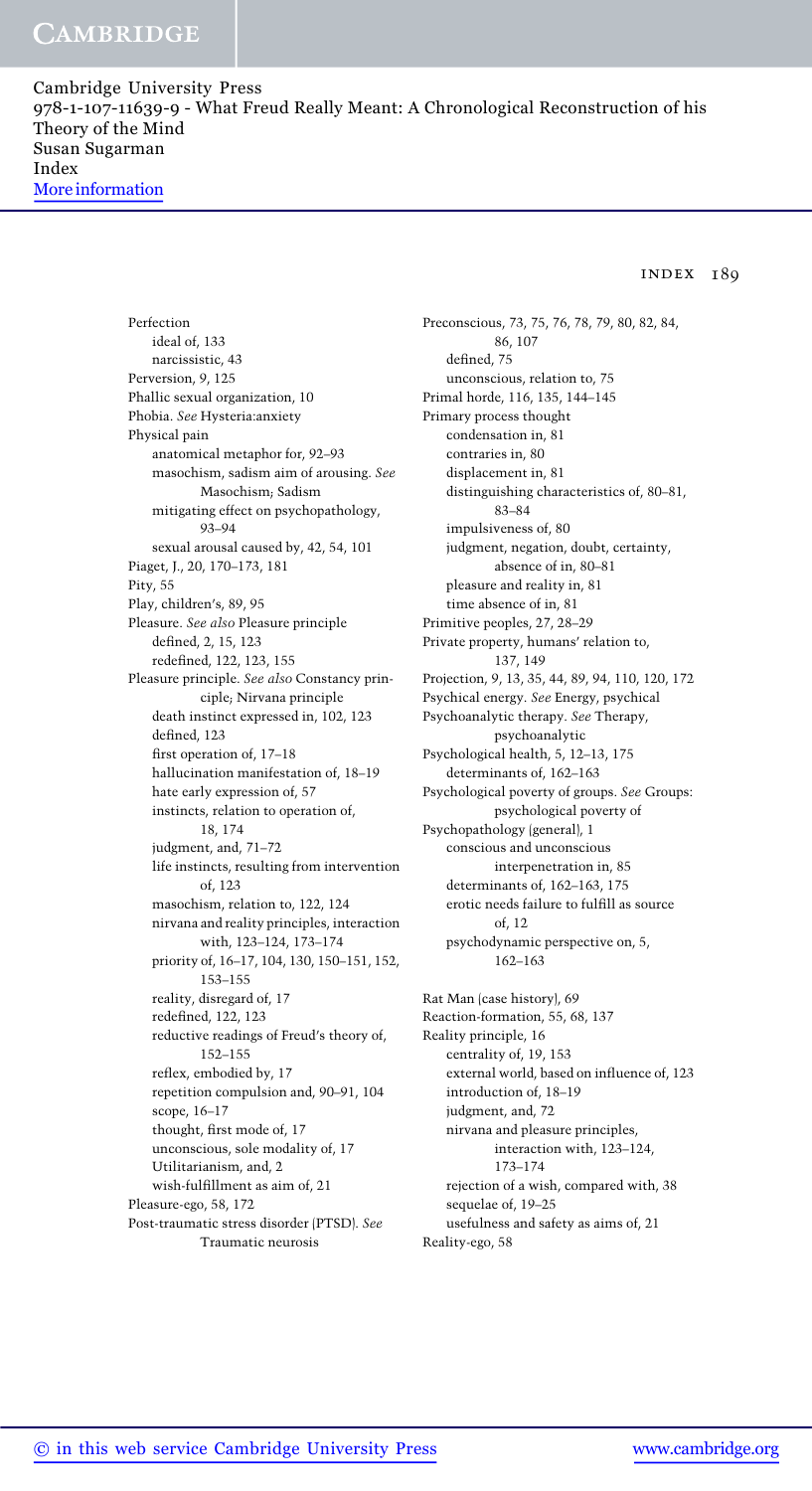#### 190 index

Reason. See Thought Reductionism Freud on, 76 Freud's theory held to be an instance of, 2, 150–170, 177 Reflexes/Reflexive function hallucination as, 18 instinct relation to, 49 pleasure principle, expression of, 17, 20, 151 Regression, 40–41, 61, 68 Religion afterlife in, 24 civilization, prize of, 133 delusion, as, 132 guilt in, 146 happiness, path to, 131, 132 longing for father, as, 110, 132 superego basis of, 110, 142 Remorse, 144, 146 Renunciation of instinct civilization, requirement of, 134 cost of, 134 hostility to civilization, source of, 134 Repetition compulsion binding of psychical energy, role in, 92, 93, 104 children's play, 89, 91 compulsion of destiny, 90, 91, 95 instinct, and, 91, 94–95 life an instance of, 95–96 life instincts, in, 104 mastery impulse in, 93 pleasure principle, and, 87, 90–91, 93, 104 transference, in, 89–91 traumatic dreams, in, 91 Repression complexity of, 62, 159–160 conceptual challenge of, 62 defense, as, 77 defined, 44, 62 development of mind, source of, 98–99, 166 displacements of psychical energy (cathexis) in, 79 dynamics of, 6–7 failure of, 65, 67 flight, negation, condemnation, relation to, 71 judgment, as, 62

memories, of, 63 negation conscious alternative to, 62–63, 70–71 neuroses, role in formation of, 64–65 anxiety hysteria (phobia), 66–67, 77 conversion hysteria, 67–68 obsessional neurosis, 68–70 pleasure principle in, 63 primal, 63–64 proper, 64 reflex, as, 62 self-judgment in, 63 thought and affect, different treatment of in, 65 vicissitude, as, 52, 62 Resistance, 6–7, 8, 85 Return of the repressed, 66, 68 Reversal into the opposite. See Vicissitudes of instincts:reversal into the opposite Sadism aggression, form of, 112, 139, 164, 166 death instinct, expression of, 101 defined, 10 ego instinct, as, 138 masochism, vicissitude of, 51, 52–55, 102 sexual instinct, as, 53–55, 138 Schafer, R.S., 150, 167 Schizophrenia, 40, 45, 85, 170 Schizophrenic speech, 85–86 Science civilization, mark of, 134 reality principle embodiment, 25 Scopophilia curiosity, source of, 11, 161, 166 defined, 11 vicissitude of exhibitionism, 52–53, 55–56 Secondary process thought contradiction, sensitivity to in, 82 displacement and condensation in, 82–83 distinguishing characteristics of, 81–83 inhibition in, 82 judgment, negation, doubt, certainty in, 82 pleasure and reality in, 82 time in, 82 Self, 107, See Ego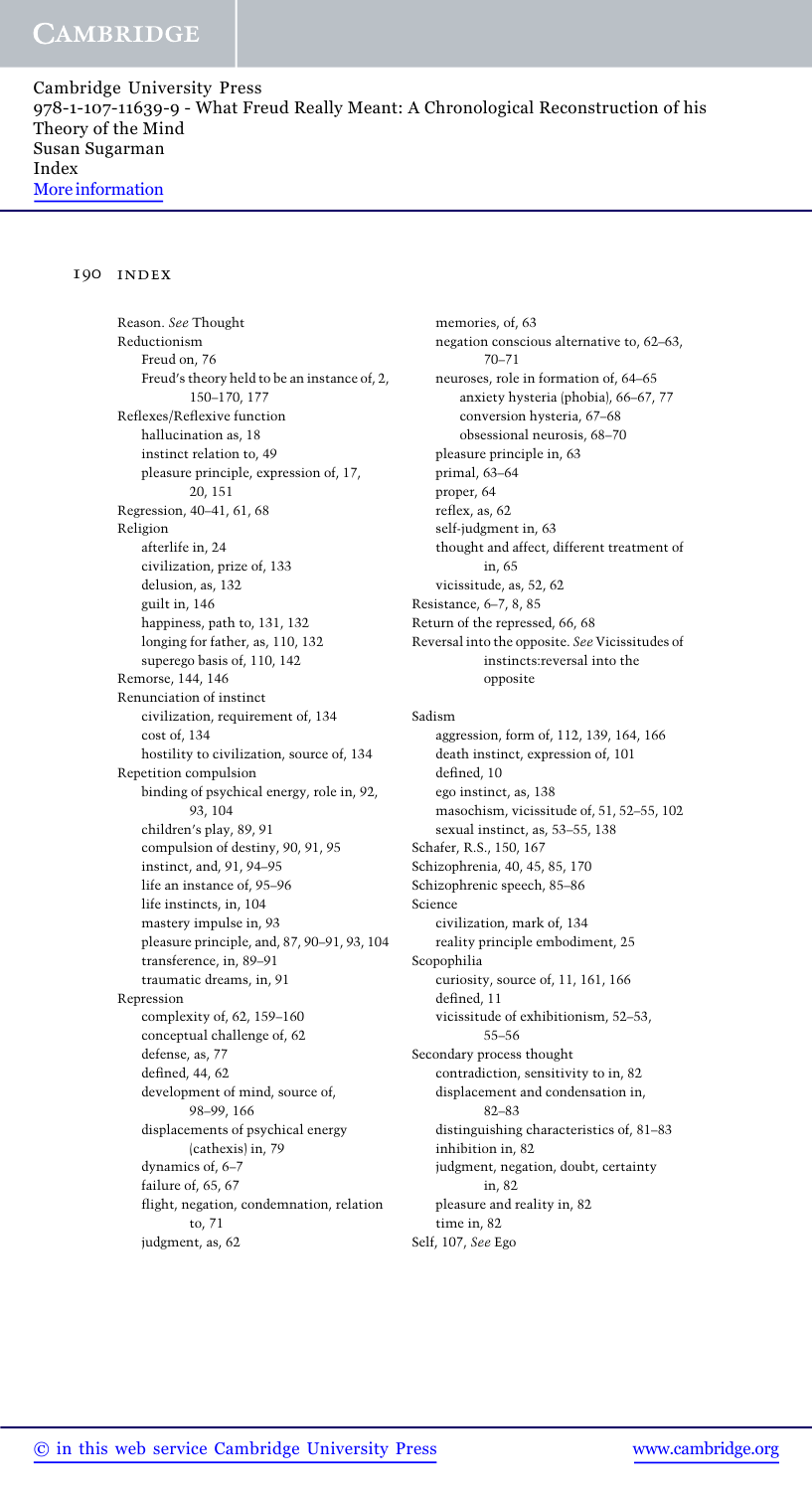## **CAMBRIDGE**

Cambridge University Press 978-1-107-11639-9 - What Freud Really Meant: A Chronological Reconstruction of his Theory of the Mind Susan Sugarman Index More information

index 191

Self and world, discrimination of. See Inner and outer, discrimination of Self psychology after Freud, 157, See also Kohut, H. Self-regard narcissism and, 44–45 object love, trade-off with, 44–45 Separation anxiety, 119, 121 Sexual instincts basal, as, 46, 50–51, 138, 151, 174 boys, 10 development of, 5, 9–12, 39–40 ego instincts, conflict with, 50, 88, 100 fantasy and, 22, 23 girls, 10 guilt as outcome of frustration of, 147–148 life instincts, expression of, 98 life instincts, part of, 87–88 objects of early, 10 reality principle's consequences for, 22–24 repression of early trends in, 11 repression, ease of in, 23 vicissitudes of. See Vicissitudes of instincts Sexual researches of children, 11–12 Sexuality. See Sexual instincts Shame, 11, 22, 110, 161, 176 Social anxiety, 141, 146 Social feeling, 111 Spitz, R., 152, 156, 158, 170, 181 Splitting of ego, 175 Spoiling, 144 Stern, D., 152 Sublimation, 14, 52, 56, 62, 114, 131, 134, 158, 160, 166 de-fusion of instincts, source of, 112–113 desexualization of instincts, source of, 112–113 development, source of, 161–162, 166 intellectual and cultural achievements, source of, 134 Substitute formations, 65–66, 84, 98 Substitute satisfaction, 12 Suicide, 117, See also Masochism: self-destruction, and Superego. See also Conscience; Guilt; Morality anxiety, source of, 119–120

cultural, 148–149 defined, 105–106, 108 development of, 43, 108–110, 115–116, 142–144 development of mind, testimony to, 176–177 ego, relation to, 115–116 God as projection of, 110, 119, 120 guilt, basis of, 110–111, 142 helplessness and dependency, facilitated by, 109, 112 id, relation to, 108, 111 identification in formation of, 109, 115 intellectual and cultural achievements, contribution to, 110 latency period, facilitated by, 109 longing for father, continuation of, 110 malaise, source of, 129 morality, basis of, 110–111, 176–177 narcissism, extension of, 39, 43–44 nonhuman animals, in, 111–112 Oedipus complex, origin in, 109, 115 repression, impetus to, 44 severity, 105–106, 109, 116–119, 142–144 checked aggression source of, 130, 142, 143–144 de-fusion of instincts source of, 113 moral masochism, in, 125–126 phylogenetic influences on, 116, 144–145 unconscious operation of, 114 Survival instinct. See Ego instincts Symptoms compromise formations, as, 66 dervative impulses in, 84 exchange of object in formation of, 48–49 failure of repression, as, 7, 65 pleasure principle driver of, 17 repression role in formation of. See Repression: neuroses, role in formation of sense of, 4, 5–6, 12, 153 substitute satisfaction, as, 12 unconscious, evidence of, 74

#### Taboo

ambivalence in, 27 compulsion of, 28 double meaning of, 28